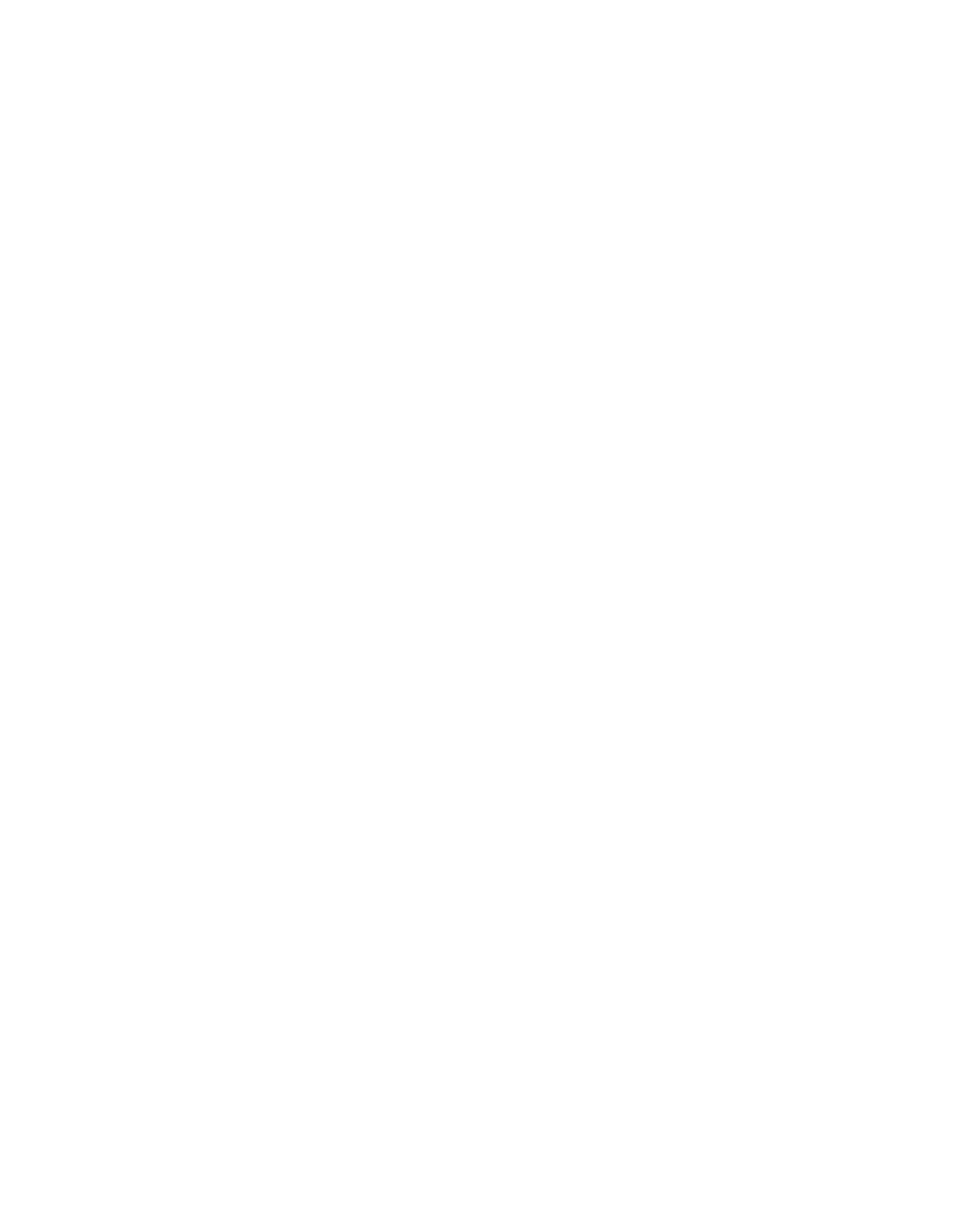### **BURKE, Justice.**

[¶1] Appellant, Hailey Jacobsen Remmick, challenges her conviction of six counts of receiving stolen property and one charge of conspiracy to commit larceny by a bailee. Ms. Remmick claims that pre-charging delay deprived her of due process of law and that there was insufficient evidence to support the jury's verdict. We affirm.

### *ISSUES*

[¶2] Ms. Remmick presents two issues:

1. Was Appellant denied due process of law by pre-charging delay?

2. Was the jury verdict supported by sufficient evidence?

# *FACTS*

[¶3] The charges against Ms. Remmick stemmed from actions taken by her mother, Julie Jacobsen, during 2002 and 2003. At that time, Ms. Jacobsen owned Better Bookkeeping and Accounting, which had a contract to perform bookkeeping duties for Fox Park Homeowners Association and Fox Park Service and Improvement District (Fox Park). The Fox Park entities were the governing and operating bodies of a trailer park subdivision in Gillette, Wyoming, and were overseen by a common Board of Directors (Board).

[¶4] As part of her duties, Ms. Jacobsen managed two bank accounts authorized by the Board, the money market account and the operating account. Money from tax assessments, state grants, and bank loans, as well as money earmarked for special improvements, was kept in the money market account. When payments from this account were authorized by the Board, Ms. Jacobsen filled out checks on this account and presented them for Board members' signatures. Two Board members' signatures were required on each check.

[¶5] On June 15, 2002, Ms. Jacobsen wrote a \$3,000.00 check from the money market account to Ms. Remmick. The check on its face read "Fox Park" and bore the forged signatures of two Board members. Ms. Remmick accepted and endorsed the check. This check was the basis for Count I of the Information filed against Ms. Remmick.

[¶6] The operating account was funded through monthly dues paid by the Fox Park residents. This account was used to pay normal day-to-day operating expenses. Checks written on this account also had to bear the signatures of two Board members. When Ms. Jacobsen received Fox Park's bills at her business address, she filled out checks and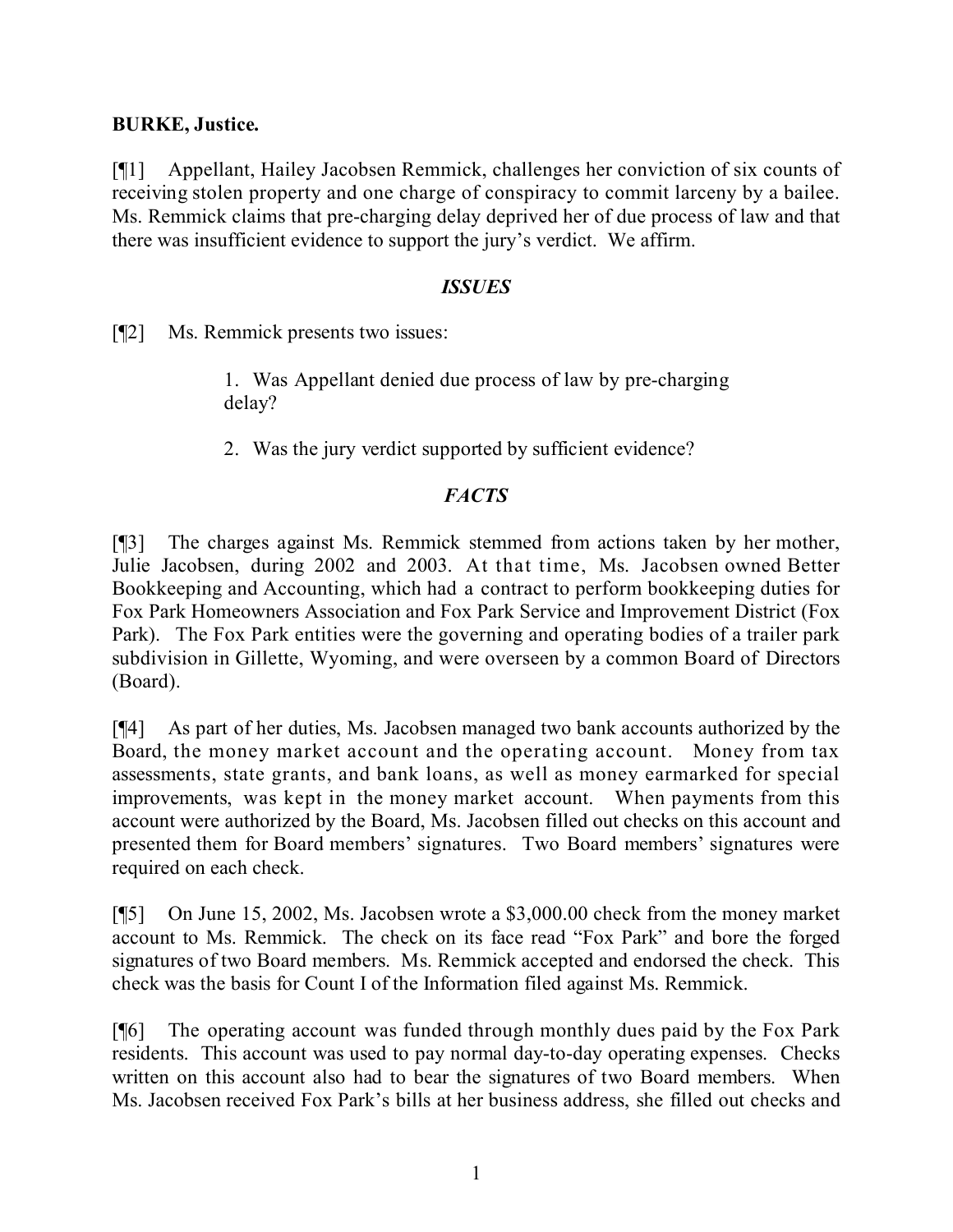presented them for Board members' signatures.

[¶7] On April 15, 2003, Ms. Jacobsen presented a check to her bank for \$3,000.00, which she had written on the Fox Park operating account and made out to her business, Better Bookkeeping and Accounting. It bore the forged signatures of two Board members. Ms. Jacobsen kept \$200.00 in cash and deposited the remaining \$2,800.00 in her personal checking account.<sup>1</sup> That deposit increased her personal account balance from \$334.23 to \$3,134.23. On that same date, she wrote a \$1,200.00 check to Ms. Remmick from that account. This check formed the basis for Count VII of the Information.

[¶8] Ms. Jacobsen also managed a third account, ostensibly in Fox Park's name. This account had not been authorized by the Board, and its members were unaware of its existence until law enforcement began investigating Ms. Jacobsen. Ms. Jacobsen was the only signatory on the unauthorized account, and she made various transfers of money from the Fox Park operating and money market accounts into this account. The checks for this account bore the name "Fox Park District."

[¶9] Ms. Jacobsen wrote four checks to Ms. Remmick from the unauthorized account: one on June 15, 2002, for \$3,000.00 (Count II); one on January 21, 2003, for \$1,200.00 (Count III); one on June 17, 2003, for \$1,000.00 (Count IV); and one on November 4, 2002, for \$300.00 (Count V). Each of the checks showed the name "Fox Park District" on the face of the check. Ms. Remmick endorsed the checks.

[¶10] On December 6, 2002, Ms. Jacobsen wrote a check for \$2,600.00 to her business, Better Bookkeeping, from the unauthorized account. She deposited the check in her personal bank account, increasing her ledger balance from \$1,714.50 to \$4,314.50. This same day, she wrote a \$2,000.00 check to Ms. Remmick from her personal account. Ms. Remmick endorsed that check. This check formed the basis for Count VI of the Information.

[¶11] In addition, on January 28, 2003, Ms. Jacobsen opened a \$1,000.00 line of credit in Fox Park's name at Checker Auto Parts. She did so without authorization from the Board. The list of authorized users of this account included Ms. Jacobsen, Ms. Remmick, Ms. Remmick's sister, and a friend. Ms. Remmick later used this charge account, charging \$65.39 worth of items and signing her name to the sales receipt. The receipt identified the charge account holder as Fox Park. This transaction served, in part, as

 $<sup>1</sup>$  Although this is referred to as Ms. Jacobsen's personal account, Ms. Remmick was also an authorized</sup> signatory on this account, and had also used the account.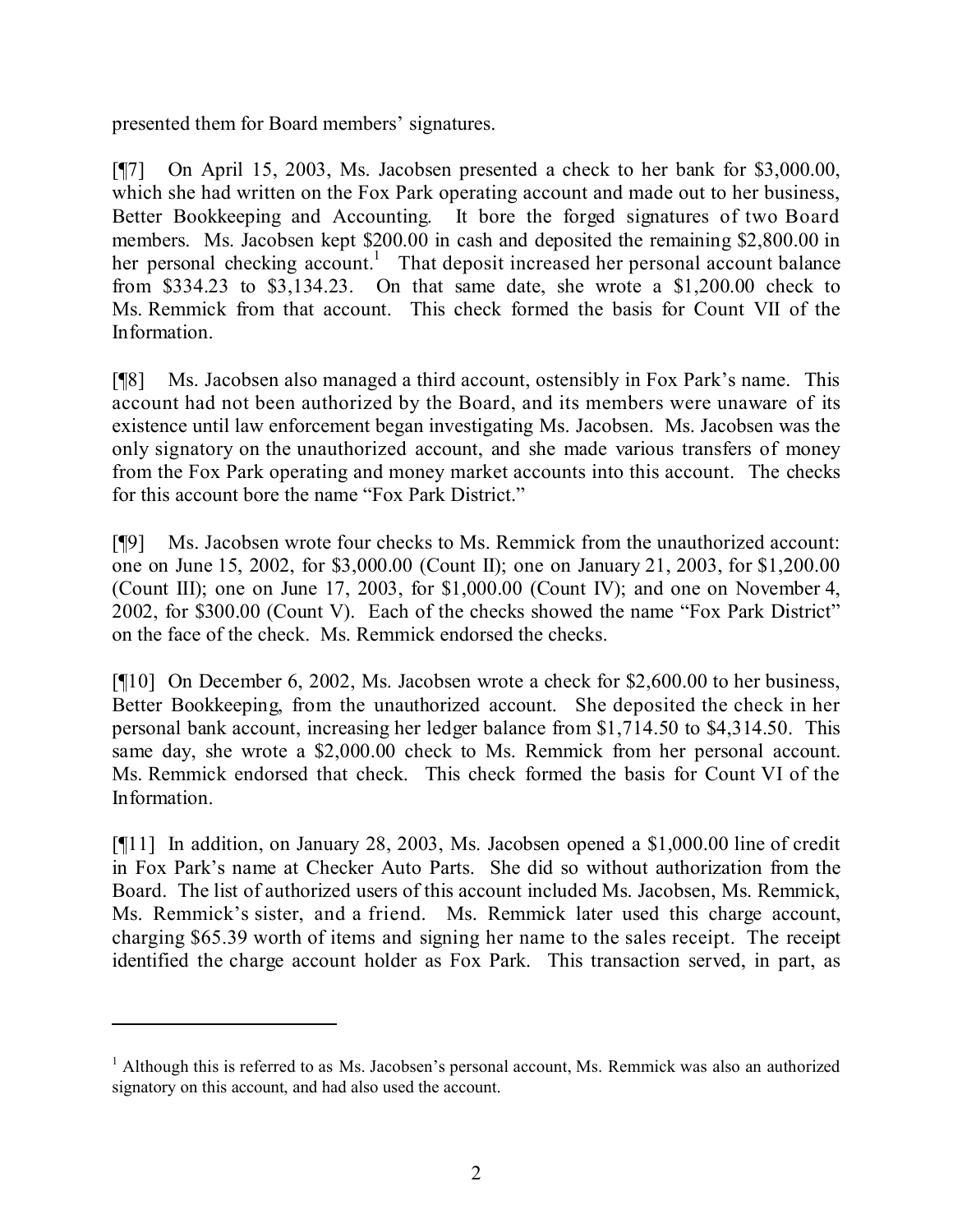evidence of the conspiracy alleged in Count V against Ms. Remmick.<sup>2</sup>

[¶12] Campbell County law enforcement began investigating Ms. Jacobsen in late 2003, and eventually notified federal investigators and prosecutors of the results of their investigation. A federal grand jury indicted Ms. Jacobsen on July 13, 2005 on tax evasion charges, to which she pled guilty. The federal court sentenced her on August 25, 2006, to serve a period of incarceration of eighteen months, followed by three years of supervised probation. At the request of the U.S. Attorney's Office, the Campbell County Attorney's Office deferred prosecuting Ms. Jacobsen during the pendency of the federal case. Three months after Ms. Jacobsen was released from federal custody, the Campbell County Attorney's Office filed charges of forgery and larceny against her. On October 23, 2009, the jury returned guilty verdicts on all ten counts that had been brought against Ms. Jacobsen. She was not present in court when the verdict was received, however, apparently because she had absconded from the jurisdiction.

[¶13] Although the prosecution of Ms. Remmick stemmed from events that occurred between June, 2002 and June, 2003, the charges against her were not brought until October 28, 2009, after Ms. Jacobsen had been found guilty. On March 3, 2010, Ms. Remmick filed a Motion to Dismiss for Prearrest Delay as a Denial of Due Process. Her contention was that, because the State had delayed her prosecution until after her mother had left the jurisdiction, her mother was no longer available to assist her in preparing a defense. After a hearing, the district court denied the motion. Trial was originally scheduled for May, 2010. Ms. Remmick, however, filed a motion for continuance seeking additional time to prepare for trial. She also filed a Waiver of Speedy Trial. The motion was granted and trial was held in August, 2010. After a twoday trial, the jury found Ms. Remmick guilty on all counts.

[¶14] The court imposed terms of imprisonment of four to nine years on each count, to be served concurrently with one another and consecutively to one imposed in a separate criminal case. The court suspended the period of imprisonment in favor of nine years of supervised probation. Ms. Remmick filed this timely appeal.

# *DISCUSSION*

# *Pre-Charging Delay*

[¶15] In her first issue, Ms. Remmick claims that the delay in bringing charges against

 $2 \text{ In the original information, the conspiracy charge (Count V) alleged a conspiracy to commit larceny by }$ bailee extending from June 15, 2002 to June 18, 2003. During trial, the prosecution amended the conspiracy charge to include the Checker Auto Parts transaction.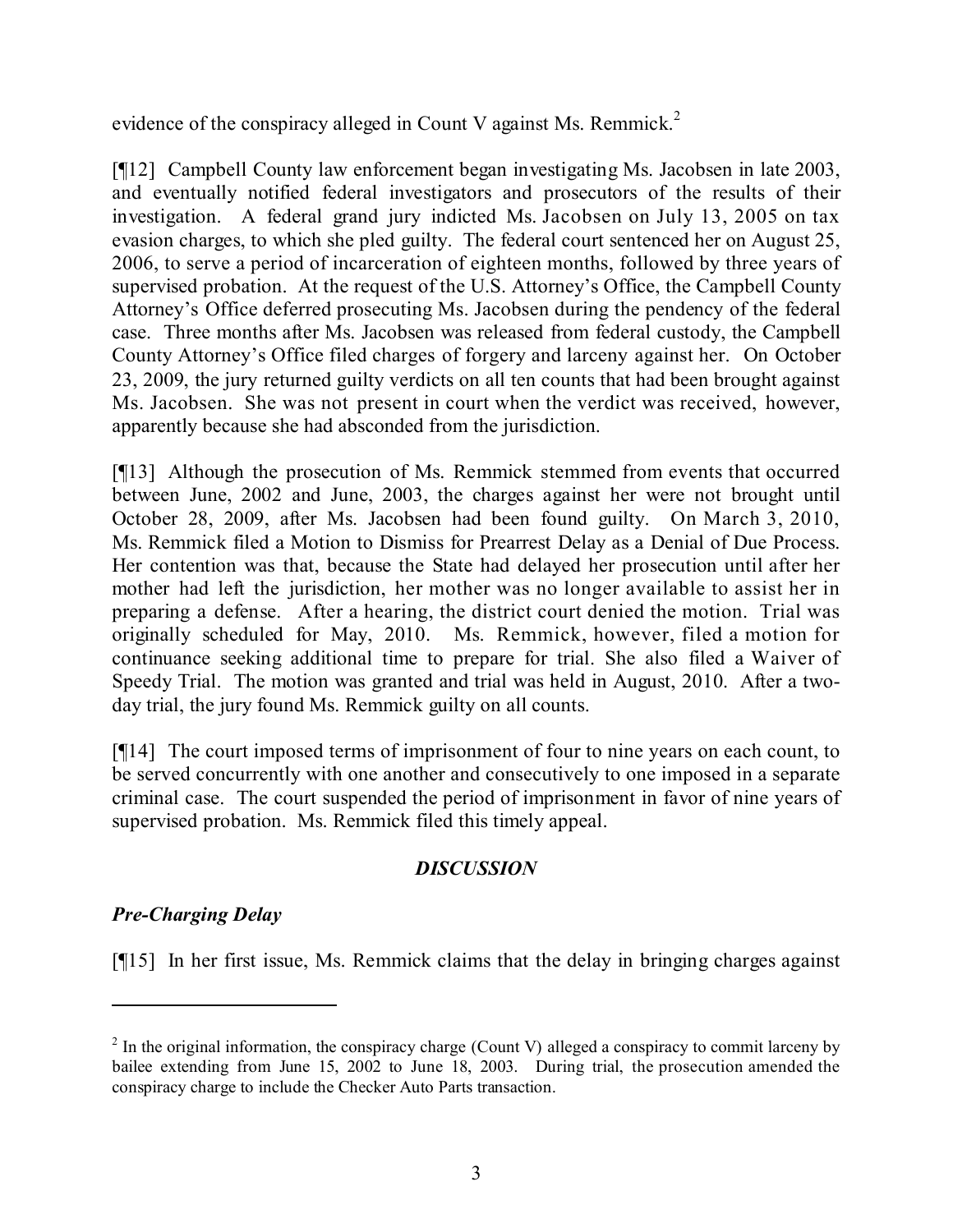her resulted in an infringement of her due process rights. Because this is a claim involving constitutional rights, our review of the district court's decision is *de novo*. *Bush v. State*, 2008 WY 108, ¶ 72, 193 P.3d 203, 221 (Wyo. 2008).

[¶16] In order to prevail on her claim, Ms. Remmick bears the burden of proving both "an intentional delay by the state to gain a tactical advantage over the accused and actual prejudice resulting from that delay." *Id.*, ¶ 73, 193 P.3d at 221; *Vernier v. State*, 909 P.2d 1344, 1348 (Wyo. 1996). As we previously explained:

> Wyoming has no statute of limitations for criminal offenses, and prosecution for such offenses may be commenced at any time during the life of the offender. *Story v. State*, 721 P.2d 1020, 1026, 65 A.L.R.4th 1011 (Wyo. 1986). However, when a delay in bringing charges results in prejudice to a defendant, due process considerations may arise. *Id*. at 1027; *United States v. Lovasco*, 431 U.S. 783, 789, 97 S.Ct. 2044, 2048, 52 L.Ed.2d 752 (1977). In order to require dismissal of a charge, it is necessary that a preindictment delay cause "substantial prejudice to [appellant's] rights to a fair trial and that the delay was an intentional device to gain tactical advantage over the accused." *Story*, 721 P.2d at 1027, *quoting from United States v. Marion*, 404 U.S. 307, 324, 92 S.Ct. 455, 465, 30 L.Ed.2d 468 (1971).

*Phillips v. State*, 835 P.2d 1062, 1069 (Wyo. 1992).

[¶17] To show prejudice, an appellant must demonstrate "the loss of a witness, exhibit or other evidence, the presence of which would probably bring a different result." *Id.*, 835 P.2d at 1069. We have made it clear that only "actual prejudice, not possible prejudice," will suffice to establish that a delay in prosecution resulted in a due process violation. Ms. Remmick has failed to satisfy that burden.

[¶18] Ms. Remmick bases her claim of prejudice on the fact that Ms. Jacobsen was not available to help Ms. Remmick prepare for trial. She argues that Ms. Jacobsen's participation was crucial because of her knowledge of the documents and transactions on which the charges were based. She also bases her claim on the fact that Ms. Jacobsen was unavailable to testify in Ms. Remmick's defense.

[¶19] We note initially that Ms. Remmick filed her motion to dismiss on March 3, 2010. After the motion was denied, Ms. Remmick requested and received a continuance, allowing her additional time to prepare for trial. Trial was not held until late August, 2010. She did not, and does not, claim that she needed additional time to prepare for trial in light of Ms. Jacobsen's absence. Although the State conceded that it did not know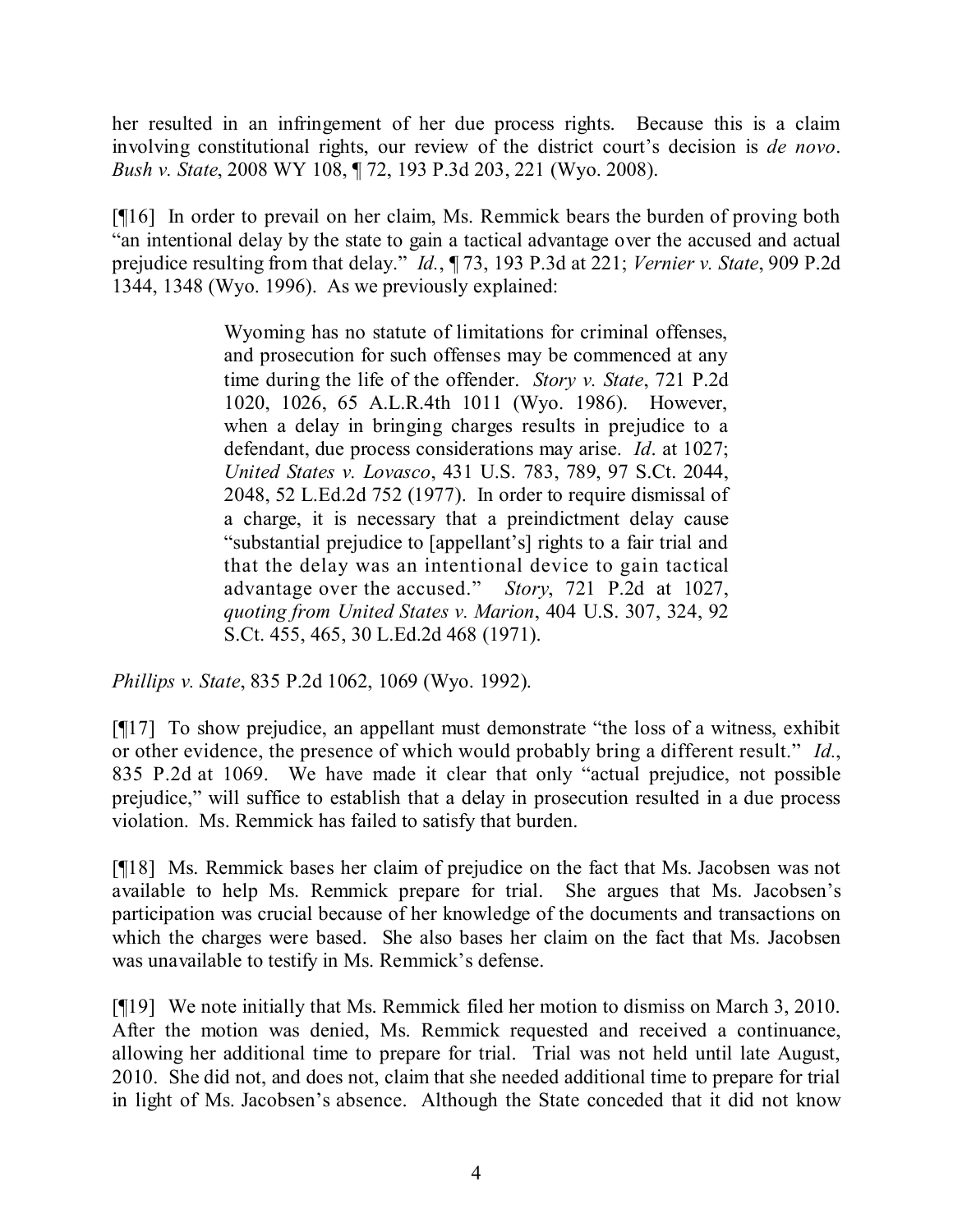Ms. Jacobsen's whereabouts, Ms. Remmick never stated in her motion or at the hearing that she was unable to contact Ms. Jacobsen. In fact, there are indications that some family members were in contact with Ms. Jacobsen. During the motion hearing, the prosecution advised the court: "For the court's information Pete Deliramich, her husband, now ex-husband, was interviewed shortly after Ms. Jacobsen fled and admitted that he was in telephonic contact with her and declined to assist law enforcement in trying to track her down." Ms. Remmick never advised the court of any attempts she made to locate Ms. Jacobsen, and never sought a continuance for the purpose of trying to locate her mother and obtain her testimony or assistance in preparing her defense.

[¶20] Additionally, Ms. Remmick has not established that Ms. Jacobsen would have testified if available. We note that Ms. Jacobsen did not testify at her own trial, and had not yet been sentenced in that case. Further, Ms. Remmick does not specify how Ms. Jacobsen's testimony would have led to a different result in this case. Ms. Remmick has failed to identify any document, potential testimony, or other evidence of any kind that Ms. Jacobsen could have offered in her daughter's defense. Because Ms. Remmick has offered no more than speculation that Ms. Jacobsen's participation would have brought about a different result, we are not convinced that Ms. Remmick suffered any actual prejudice due to Ms. Jacobsen's absence.

[¶21] More significant, however, is Ms. Remmick's failure to prove that the State's delay in prosecuting her was an intentional effort to gain a tactical advantage over her. During the hearing, Ms. Remmick's defense counsel conceded that she could not "show what the prosecutor's motive was" or prove any "malevolent motive" on the part of the prosecution. On appeal, she asserts that the timing of the charges itself implies an improper motive. She points to "the precipitous filing of charges against [her] days after [her] mother absconded" and argues that "[t]his timing smacks of vicarious retaliation against mother."

[¶22] The prosecution, however, provided the district court with an alternative explanation for the delay in prosecuting Ms. Remmick. As set forth previously, the Campbell County Attorney's office deferred its prosecution of Ms. Jacobsen while the federal case was pending. State charges against Ms. Jacobsen were brought three months after she was released from federal custody. According to the State, it chose to prosecute Ms. Jacobsen before Ms. Remmick in order "to establish that there was indeed a case upon which to rest subsequent prosecutions, if any." Once Ms. Jacobsen was found guilty on all charges, the prosecution proceeded promptly against Ms. Remmick.

[¶23] In addition, after Ms. Jacobsen did not appear in court for the jury's verdict, law enforcement executed a warrant to search her house, and found additional evidence that apparently assisted in the prosecution of Ms. Remmick. Charges were filed against Ms. Remmick the day after this search warrant was executed. There is no indication that the delay in bringing charges was motivated by an intentional effort to gain tactical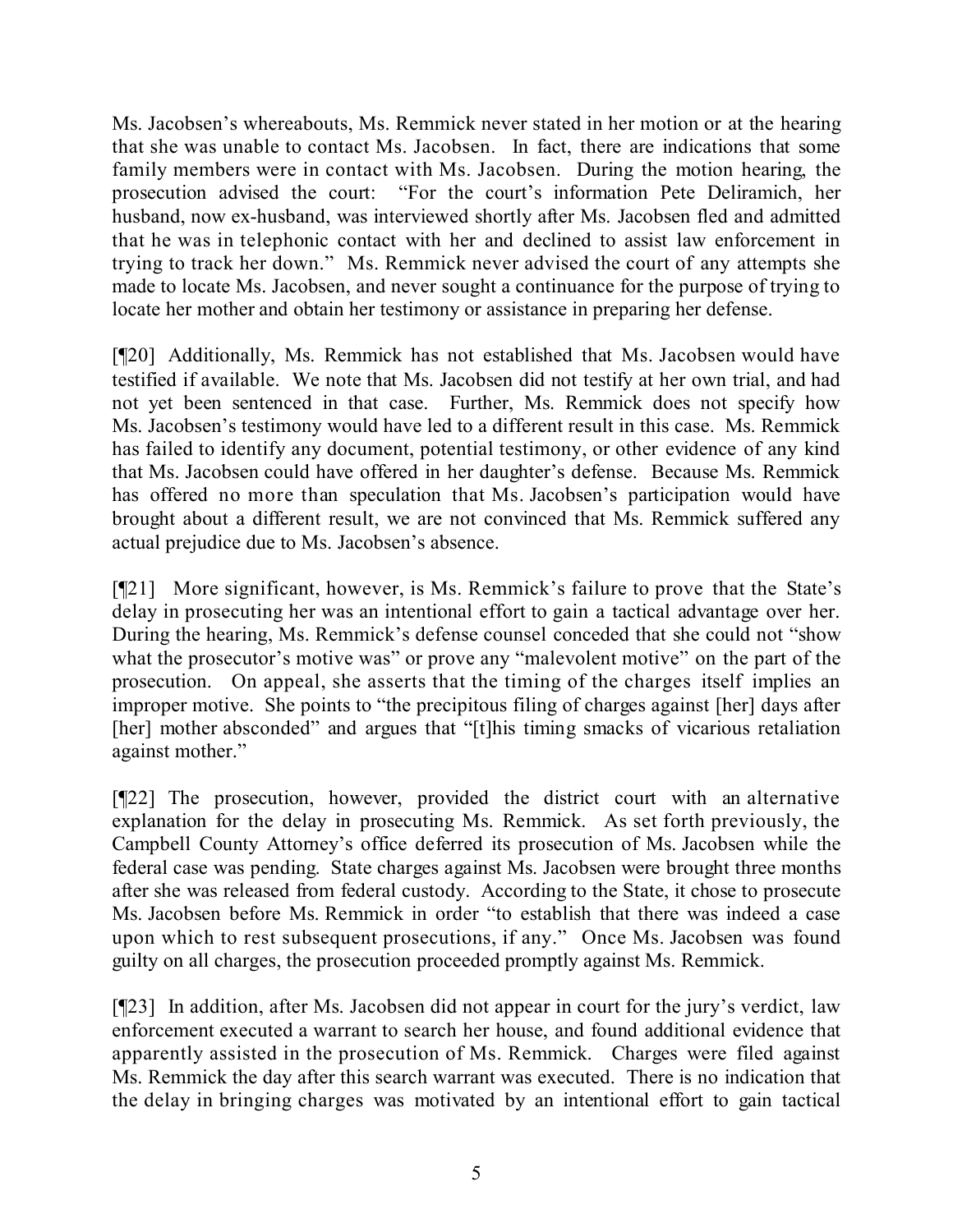advantage over Ms. Remmick. Accordingly, we conclude that the district court did not err in denying Ms. Remmick's motion to dismiss the charges.

## *Sufficiency of the Evidence*

[¶24] As her second issue, Ms. Remmick asserts that the evidence was insufficient to support the jury's guilty verdict on any of the charges.

> When reviewing a sufficiency of the evidence claim in a criminal case, we must determine whether a rational trier of fact could find the essential elements of the crime were proven beyond a reasonable doubt. We do not consider conflicting evidence presented by the unsuccessful party, and afford every favorable inference which may be reasonably and fairly drawn from the successful party's evidence. We have consistently held that it is the jury's responsibility to resolve conflicts in the evidence. We will not substitute our judgment for that of the jury [and] our only duty is to determine whether a quorum of reasonable and rational individuals would, or even could, have come to the same result as the jury actually did.

*Breazeale v. State*, 2011 WY 10, ¶ 13, 245 P.3d 834, 839 (Wyo. 2011), quoting *Masias v. State*, 2010 WY 81, ¶ 8, 233 P.3d 944, 947 (Wyo. 2010).

[¶25] Ms. Remmick was convicted of six counts of receiving stolen property. At the time of the incidents giving rise to her prosecution, the applicable statute provided:

> (a) A person who buys, receives, conceals or disposes of property which he knows, believes or has reasonable cause to believe was obtained in violation of law is guilty of: (i) A felony punishable by imprisonment for not more than ten (10) years, a fine of not more than ten thousand dollars  $(10,000,00)$ , or both, if the value of the property is five hundred dollars (\$500.00) or more[.]

Wyo. Stat. Ann. § 6-3-403(a)(i) (LexisNexis 2003).<sup>3</sup> Ms. Remmick concedes that the evidence was sufficient to prove that Ms. Jacobsen obtained money from Fox Park in

<sup>&</sup>lt;sup>3</sup> The legislature amended this statute in 2004, raising the \$500.00 property value threshold to \$1,000.00. 2004 Wyo. Sess. Laws ch. 126, § 1.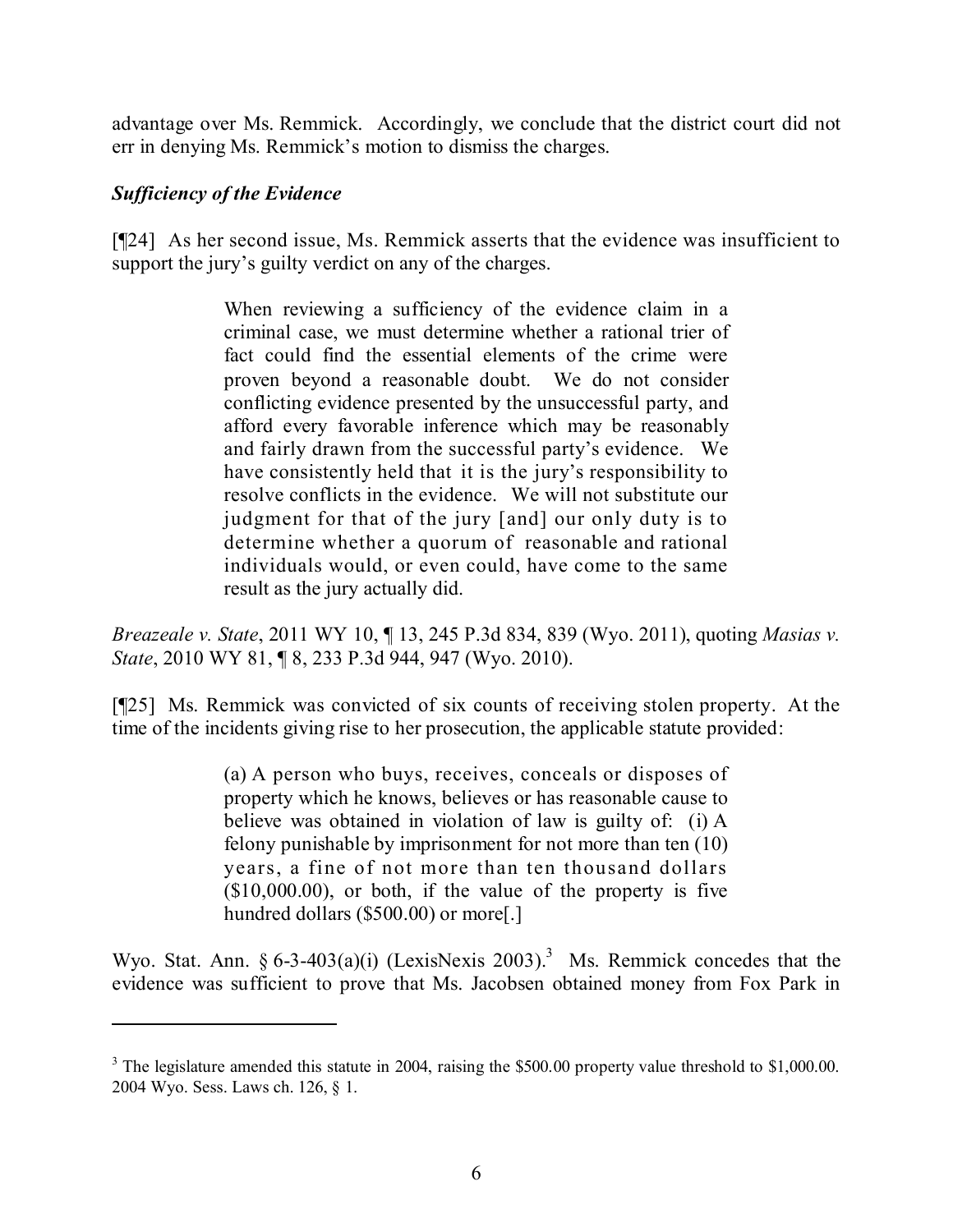violation of law, and that Ms. Jacobsen transferred some of that money to Ms. Remmick. She contends, however, that there was insufficient evidence that she knew, believed, or had reasonable cause to believe that the money she received from her mother was obtained illegally.

[¶26] Ms. Remmick is correct that there was no direct evidence of her actual or imputed knowledge. However, we have previously observed that

> proof of guilty knowledge, like proof of intent, is rarely capable of establishment by direct evidence, [and, therefore] circumstantial evidence – independent facts from which an inference of the ultimate fact to be established may rationally be drawn in light of common experience – most often is the only manner of proof available.

*Russell v. State*, 583 P.2d 690, 700 (Wyo. 1978). Accordingly, "Guilty knowledge may be established by direct evidence, circumstantial evidence, or by both types of evidence." *Tageant v. State*, 673 P.2d 651, 654 (Wyo. 1983).

[¶27] There was evidence that Ms. Remmick received money from Fox Park bank accounts when there was no reason for Fox Park to pay her any money. Ms. Remmick had never been employed by Fox Park, and there was no evidence that she had ever furnished goods or services to Fox Park. Yet five of the checks Ms. Remmick received were written on Fox Park bank accounts. The fact that Ms. Remmick received illegally obtained money that she had no reason to receive was sufficient to allow the jury to infer that she had reason to believe that the money was obtained in violation of law.

[¶28] Two of the checks Ms. Remmick received were written on her mother's personal account. The timing and amounts of these two checks corresponded closely with deposits into that account of money Ms. Jacobsen had obtained illegally from Fox Park. For example, on December 6, 2002, Ms. Jacobsen wrote a check for \$2,600.00 from the unauthorized Fox Park account to her accounting business. She deposited that check in her personal account, raising the balance from \$1,714.50 to \$4,314.50. That same day, she wrote a check from her personal account to Ms. Remmick for \$2,000.00. As the prosecution pointed out, this check would have been returned for insufficient funds if Ms. Jacobsen had not made the deposit of the money obtained from Fox Park. The prosecution also presented evidence that Ms. Remmick was an authorized signatory on Ms. Jacobsen's personal bank account, that she had written a check to herself from that account, and that she had deposited a check into that account. Based on this evidence, the prosecution contended that Ms. Remmick had some knowledge of the deposits into and debits from Ms. Jacobsen's personal bank account, and in turn, some knowledge of the illegal source of those funds. The State admits that this evidence is not a "smoking gun" that, by itself, establishes Ms. Remmick's guilt. However, it forms a sufficient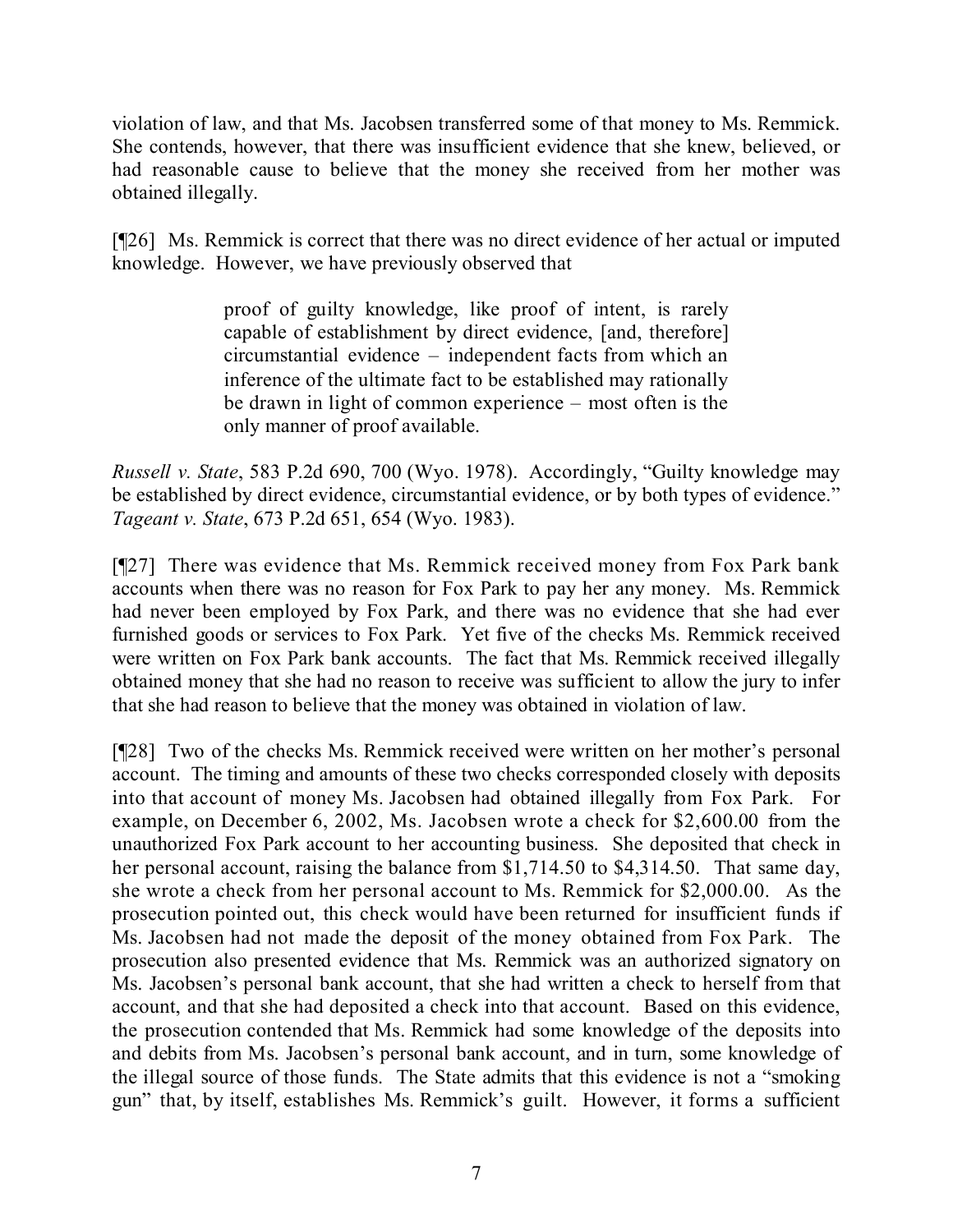basis from which a jury could reasonably infer that Ms. Remmick knew or had reason to believe that the money she received from her mother had been obtained in violation of law. We conclude that the evidence was sufficient to support her convictions on the charges of receiving stolen property.

[¶29] Ms. Remmick was also convicted on one count of conspiracy to commit larceny by a bailee. The statute governing conspiracy provides that "A person is guilty of conspiracy to commit a crime if he agrees with one (1) or more persons that they or one (1) or more of them will commit a crime and one (1) or more of them does an overt act to effect the objective of the agreement." Wyo. Stat. Ann. § 6-1-303(a). Ms. Remmick admits that there was sufficient evidence for the jury to find that Ms. Jacobsen had done overt acts to effect larceny by a bailee, and that some of the money illegally obtained was given to Ms. Remmick. She contends, though, that there was a complete lack of evidence that she had entered into any agreement with her mother to commit any crime.

[¶30] For a conspiracy conviction to be sustained, "the evidence must show beyond a reasonable doubt that the parties to the conspiracy voluntarily agreed to commit an offense." *Martinez v. State*, 943 P.2d 1178, 1183 (Wyo. 1997).

> In *Smith v. State*, 902 P.2d 1271 (Wyo. 1995), we considered what type of agreement was necessary for a conspiracy to exist.

> > "One might suppose that the agreement necessary for conspiracy is essentially like the agreement or 'meeting of the minds' which is critical to a contract, but this is not the case. Although there continues to exist some uncertainty as to the precise meaning of the word in the context of conspiracy, it is clear that the definition in this setting is somewhat more lax than elsewhere. A mere tacit understanding will suffice, and there need not be any written statement or even a speaking of words which expressly communicates agreement. . . .

> > Because most conspiracies are clandestine in nature, the prosec[u]tion is seldom able to present direct evidence of the agreement. Courts have been sympathetic to this problem, and it is thus well established that the prosecution may 'rely on inferences drawn from the course of conduct of the alleged conspirators.'"